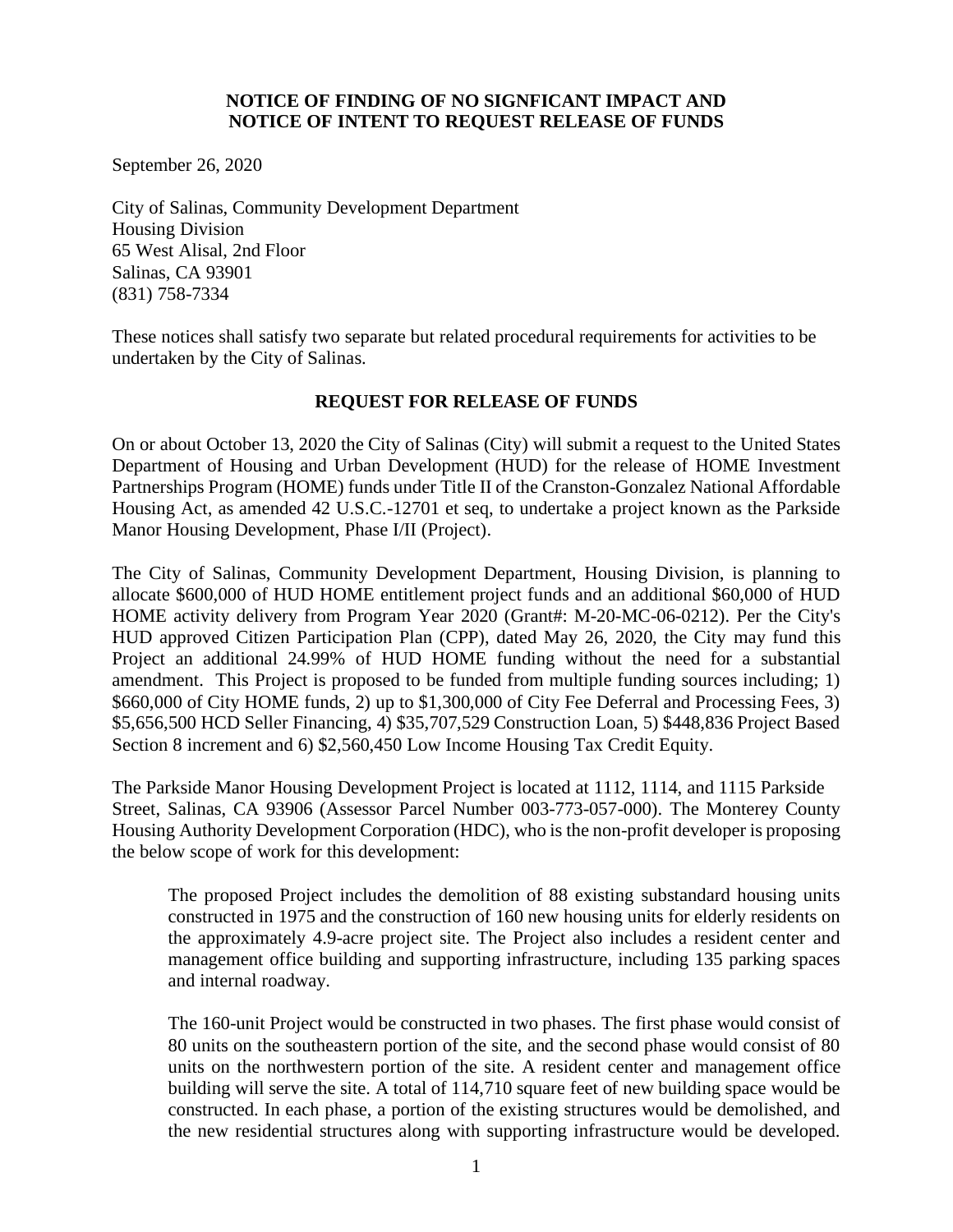The existing residents in the 88 housing units to be demolished (8 multi-family and 80 units for the elderly) would be provided housing vouchers for market-rate or affordable housing during the development of the new housing units. The residents from the 8 multi-family units would be relocated to another comparable property, and relocation benefits payments would be provided in accordance with the Uniform Relocation Act (46 U.S.C. § 4600 et seq.), its implementing regulations (49 C.F.R. part 24), and other requirements and regulations of the applicable federal funding sources.

The 160 new housing units would be comprised of 1 and 2-bedroom units in four 4-story structures. The new housing units would be constructed to meet current City building standards and thus would be more energy efficient and more cost effective to manage, operate, and repair. Onsite amenities would include open landscaped grass areas and a resident center and management office building with a resident services coordinator, large community room for use by tenants, and computer lab.

New parking areas and a new internal roadway system would also be included in the site renovations. The project would include 135 parking spaces as follows: 63 spaces in the northeastern portion of the site, 41 spaces in the southwestern corner of the site, and 31 spaces along the existing fire road that connects the project site to Parkside Street. Additionally, the project includes a new internal roadway that would bisect the Phase 1 residential buildings on the southeastern portion of the project site and the Phase 2 residential buildings on the northwestern portion. Construction is anticipated to occur in two phases with Phase 1 and Phase 2 occurring sequentially in Program Year 2020 and 2021, respectively. Each phase of construction is anticipated to last approximately one year. Phase 1 would consist of approximately 29,796 square feet of building demolition and 2,757 square feet of parking lot demolition in order to construct approximately half of the Project (80 units). Phase 2 would consist of approximately 33,205 square feet of building demolition and 4,412 square feet of parking lot demolition in order to construct the remaining half of the proposed Project (80 units).

## **FINDING OF NO SIGNIFICANT IMPACT**

The City has determined that the project will have no significant impact on the human environment. Therefore, an Environmental Impact Statement under the National Environmental Policy Act (NEPA) of 1969 is not required. Additional project information is contained in the Environmental Review Record (ERR) on file at City of Salinas Community Development Department, Housing Division, 65 W. Alisal Street, 2<sup>nd</sup> Floor, Salinas, CA 93901 and may be examined or copied weekdays 8:00 A.M to 5:00 P.M by appointment only due to the COVID-19 pandemic. To make an appointment, please contact Luis Ochoa, Community Development Analyst, at 831-758-7338 or by e-mail at **[luis.ochoa@ci.salinas.ca.us](mailto:luis.ochoa@ci.salinas.ca.us)**. The ERR can also be requested through mail. To receive a copy of the ERR by mail, please contact Luis Ochoa, Community Development Analyst, at 831-758-7338 or by e-mail at **[luis.ochoa@ci.salinas.ca.us](mailto:luis.ochoa@ci.salinas.ca.us)**. The ERR is also available online at the following City website: **[www.cityofsalinas.org/our-city](http://www.cityofsalinas.org/our-city-services/community-development/housing-and-community-development-division/rfps-public-notices)[services/community-development/housing-and-community-development-division/rfps](http://www.cityofsalinas.org/our-city-services/community-development/housing-and-community-development-division/rfps-public-notices)[public-notices](http://www.cityofsalinas.org/our-city-services/community-development/housing-and-community-development-division/rfps-public-notices)** and Dropbox link **[https://www.dropbox.com/sh/h3icp6kvj4347qm/AAB3o](https://www.dropbox.com/sh/h3icp6kvj4347qm/AAB3o-i1om5LdoBvQ83qPaWra?dl=0)[i1om5LdoBvQ83qPaWra?dl=0](https://www.dropbox.com/sh/h3icp6kvj4347qm/AAB3o-i1om5LdoBvQ83qPaWra?dl=0).**